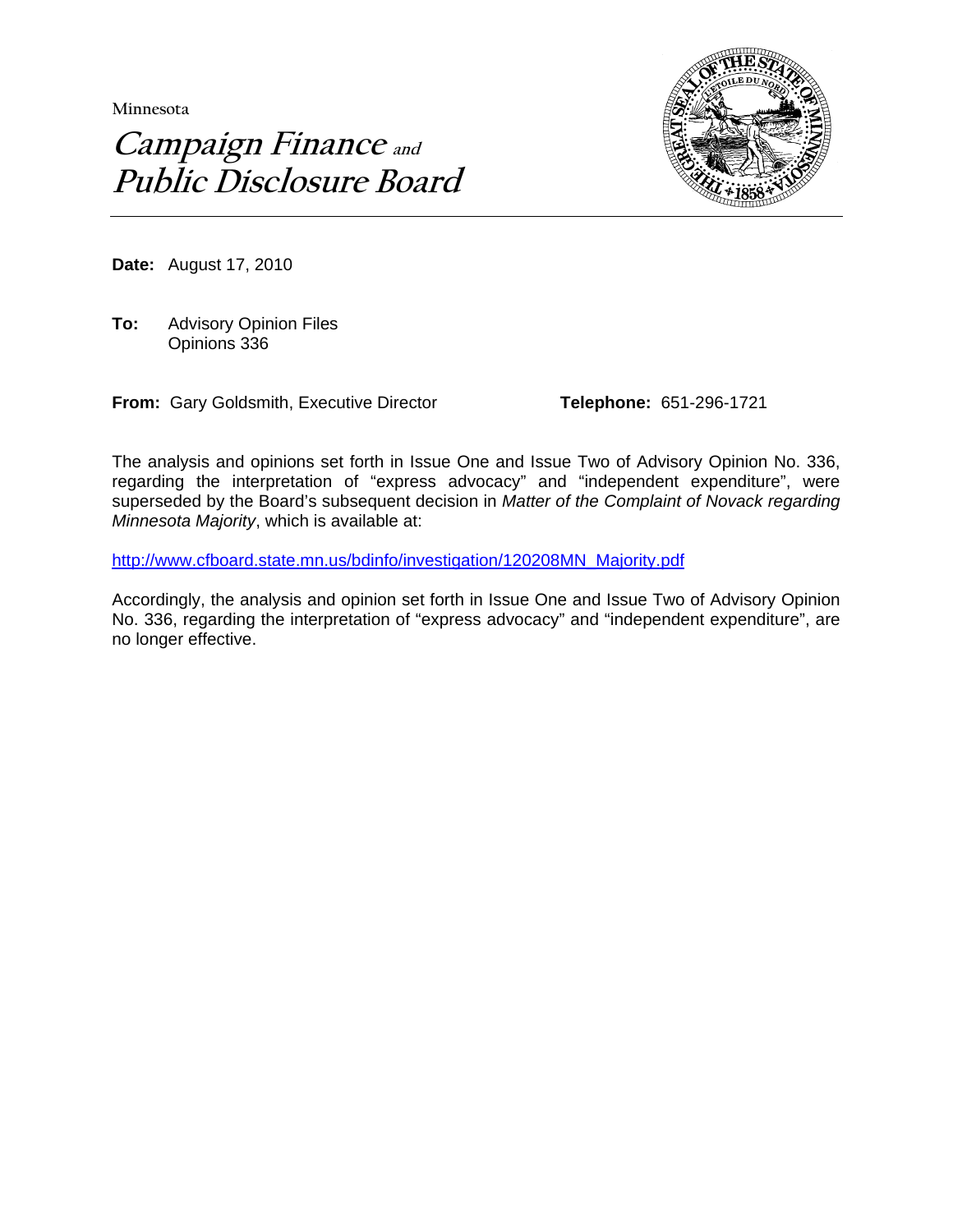## State of Minnesota

Campaign Finance & Public Disclosure Board First Floor South, Centennial Building. 658 Cedar Street. St. Paul, MN 55155-1603

# **THE FOLLOWING PUBLICATION DOES NOT IDENTIFY THE REQUESTER OF THE ADVISORY OPINION, WHICH IS NON-PUBLIC DATA**

under Minn. Stat. § 10A.02, subd. 12(b)

**RE: Use of specific words or phrases in campaign expenditures, independent expenditures, or lobbying communications and disclosure of funds used for lobbying purposes.**

# **ADVISORY OPINION 336**

### **SUMMARY**

Campaign expenditures, independent expenditures, and lobbying communications are defined by their purpose, and do not require the presence of specific words or phrases in order to come under the provisions of Minnesota Statutes Chapter 10A. A lobbyist principal must disclose to the Board the name of an individual or entity who provides, either directly or as a percentage of their total dues or contributions, over \$500 for lobbying efforts.

### **FACTS**

As the legal representative for an association, you ask the Campaign Finance and Public Disclosure Board (the Board) for an advisory opinion based on the following facts:

- 1. The association you represent is a nonprofit corporation registered in Minnesota.
- 2. The association proposes to create voter guides and scorecards to inform the public of "candidates' qualifications for office, records and positions. The association also proposes to produce "communications to the public urging the general public to contact legislators to influence legislation".
- 3. For the purposes of this advisory opinion the association defines words of "express advocacy" as: "vote for", "elect", "support", "cast your ballot for", "Smith for Congress", "defeat", and "reject".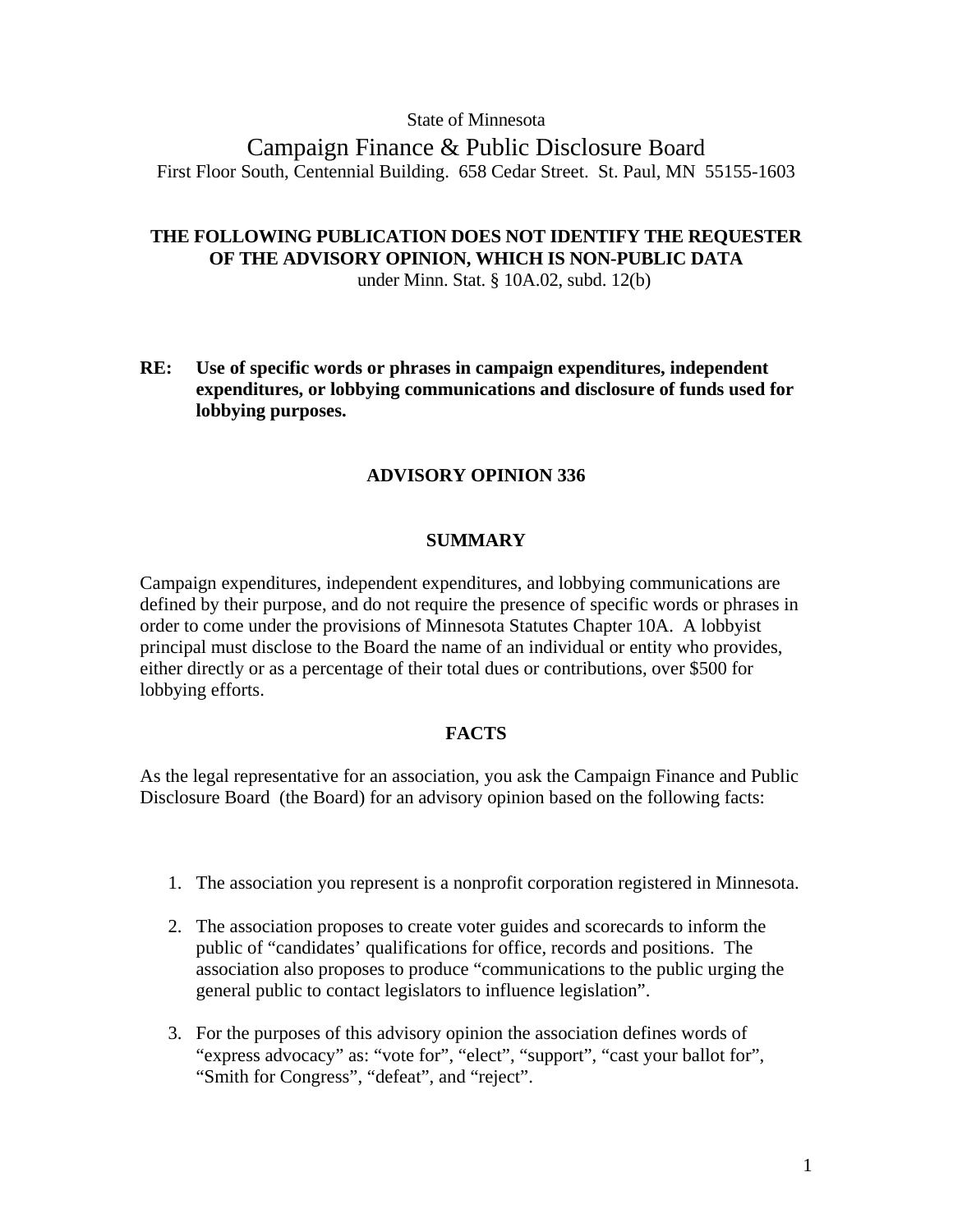4. The association may spend more than \$500 to compensate a lobbyist, and may spend more than \$50,000 in a calendar year on communications that influence legislative or administrative action, or the official action of a metropolitan governmental unit.

### **ISSUE 1**

Are organizations whose major purpose is to engage in communications to "influence the nomination or election of a candidate or to promote or defeat a ballot question", but whose communications do not include express words of advocacy (as provided in fact #3 of this opinion) subject to regulation as a political committee?

## **OPINION**

Yes. If an organization's major purpose is to produce communications to influence the nomination or election of a candidate for judicial office, the state legislature, a constitutional office, or to promote or defeat a statewide ballot question, the organization is a political committee as provided in Minn. Stat. §10A.01, subd. 27. Depending on the presence of coordination with a candidate or the candidate's committee the communication as described would be either an approved campaign expenditure or an independent expenditure as defined in Minn. Stat. §10A.01, subd. 9 and 18. Neither definition requires the presence of specific words or any other condition beyond the "purpose" of the expenditure.

#### **ISSUE 2**

Would communications by the association which do not contain express words of advocacy but which are designed to "influence the nomination or election of a candidate or to promote or defeat a ballot question" be subject to regulation under the political fund requirements?

#### **OPINION**

Yes. A "political fund" is defined and regulated in Minn. Stat. §10A.01, subd. 28, and Minn. Stat §10A.12. Political funds have different priorities and are organizationally different than political committees, however, the test to determine if a communication is a reportable campaign expenditure or independent expenditure is the same. If the communications are designed to influence the nomination or election of a candidate for judicial office, the state legislature, a constitutional office, or to promote or defeat a statewide ballot question, the provisions of Chapter 10A apply to the communication and the political fund that produces the communication.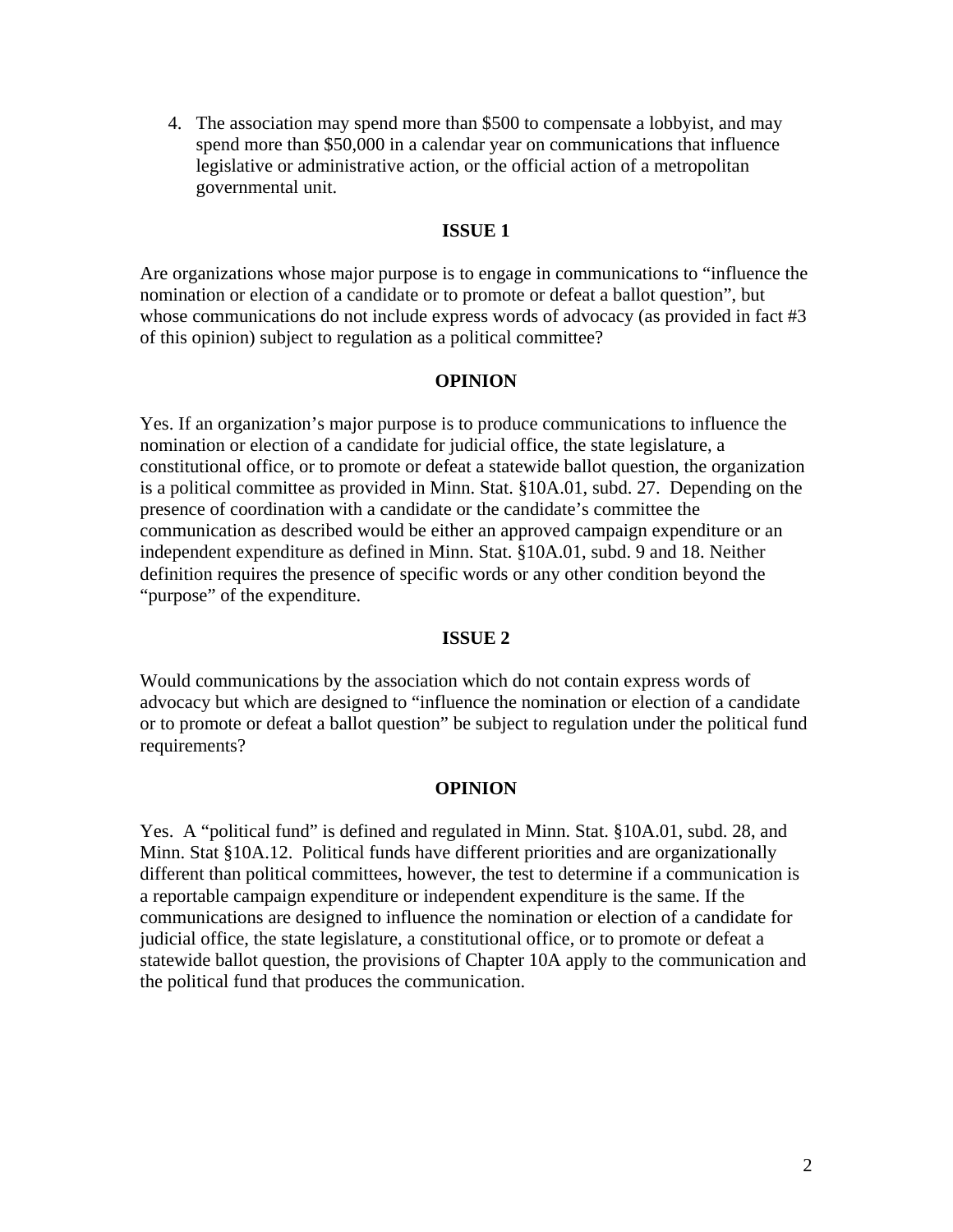#### **ISSUE 3**

Is an individual a lobbyist under Minnesota Statutes if the individual is paid and spends more than \$250 or more than five hours in a month "for the purpose of attempting to influence legislative or administrative action, or the official action of a metropolitan governmental unit, by communicating or urging others to communicate with public or local officials" if the communications lacked express words of advocacy?

### **OPINION**

Yes. The activities that define a lobbyist are those provided in Minn. Stat. §10A.01, subd. 21. This statute does not require or prevent a lobbyist from including specific words or phrases in communications that have the purpose of attempting to influence legislative or administrative action, or the official action of a metropolitan governmental unit.

#### **ISSUE 4**

Will the association be a lobbyist principal if it either spends more than \$500 in a calendar year to engage a lobbyist, compensate a lobbyist, or authorize the expenditure of money by a lobbyist, or if it spends more than \$50,000 to influence legislative or administrative action, or the official action of a metropolitan governmental unit, even though such communications would lack express words of advocacy?

#### **OPINION**

Yes. Any communication made by an association for the purpose of influencing legislation or administrative action, or the official action of a metropolitan governmental unit, or which urges others to communicate with public and local officials, must be reported to the Board as a lobbying disbursement. If the cost of lobbying expenditures is greater than \$50,000 in any calendar year, the association responsible for the communications must report to the Board as a lobbyist principal. An association is also classified as a lobbyist principal if it spends more than \$500 in aggregate in a calendar year to compensate a lobbyist. As stated in the response to issue 3, lobbying communications are defined by their purpose, not by the presence or lack of any specific word or phrase.

#### **ISSUE 5**

A lobbyist is required by Minn. Stat. 10A.04, subd. 4(d), to report "each original source of money in excess of \$500 in any year used for the purpose of lobbying to influence legislative action, administrative action, or the official action of a metropolitan unit". Does this provision require a lobbyist principal to supply the lobbyist with a list of those individuals and associations who contributed more that \$500 specifically for lobbying? Or should the lobbyist principal provide a list of all contributors over \$500?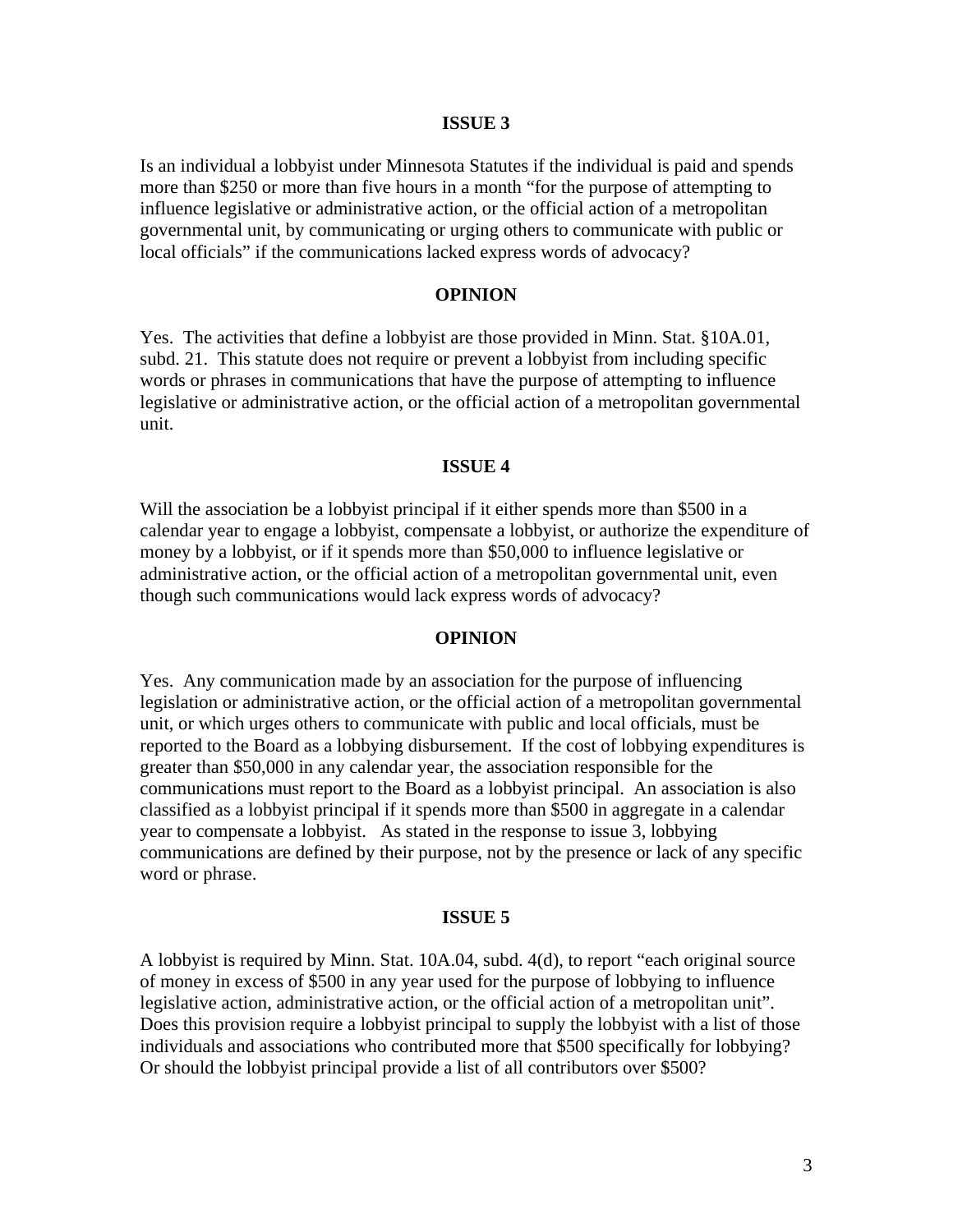### **OPINION**

The lobbyist principal must provide the lobbyist with a list of all individuals and associations who earmark their aggregate contribution of over \$500 for lobbying purposes, and those individuals whose aggregate contributions multiplied by the percentage of the budget of the lobbyist principal used for lobbying is greater than \$500. For example, a lobbyist principal uses 50% of its total budget for lobbying in Minnesota. If an individual or association contributed over \$1,000 to the lobbyist principal, the individual's name, address, employer, or if self-employed, the occupation and place of business. must be disclosed to the Board.

 $I$  Issued  $\frac{1}{25}$   $\sqrt{27}$ 

600a

Douglas A. Kelley, Chair Campaign Finance and Public Disclosure Board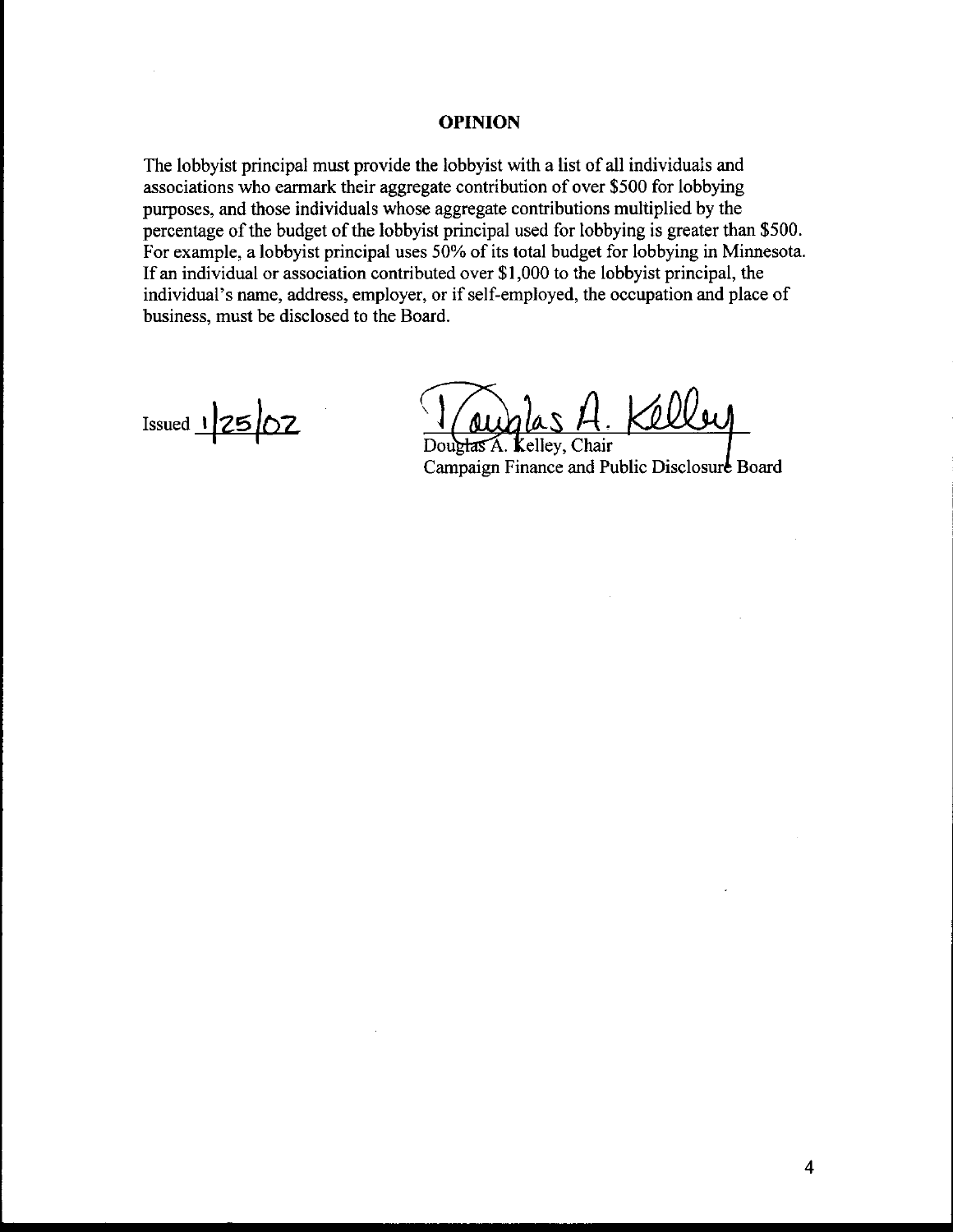# **Cited Statutes and Rules**

# **10A.01 DEFINITIONS.**

**Subd. 9. Campaign expenditure**. "Campaign expenditure" or "expenditure" means a purchase or payment of money or anything of value, or an advance of credit, made or incurred for the purpose of influencing the nomination or election of a candidate or for the purpose of promoting or defeating a ballot question.

An expenditure is considered to be made in the year in which the candidate made the purchase of goods or services or incurred an obligation to pay for goods or services.

An expenditure made for the purpose of defeating a candidate is considered made for the purpose of influencing the nomination or election of that candidate or any opponent of that candidate.

Except as provided in clause (1), "expenditure" includes the dollar value of a donation in kind.

"Expenditure" does not include:

(1) noncampaign disbursements as defined in subdivision 26;

 (2) services provided without compensation by an individual volunteering personal time on behalf of a candidate, ballot question, political committee, political fund, principal campaign committee, or party unit; or

 (3) the publishing or broadcasting of news items or editorial comments by the news media.

# **Subd. 21. Lobbyist**.

(a) "Lobbyist" means an individual:

 (1) engaged for pay or other consideration, or authorized to spend money by another individual, association, political subdivision, or public higher education system, who spends more than five hours in any month or more than \$250, not including the individual's own travel expenses and membership dues, in any year, for the purpose of attempting to influence legislative or administrative action, or the official action of a metropolitan governmental unit, by communicating or urging others to communicate with public or local officials; or

 (2) who spends more than \$250, not including the individual's own traveling expenses and membership dues, in any year for the purpose of attempting to influence legislative or administrative action, or the official action of a metropolitan governmental unit, by communicating or urging others to communicate with public or local officials.

(b) "Lobbyist" does not include:

(1) a public official;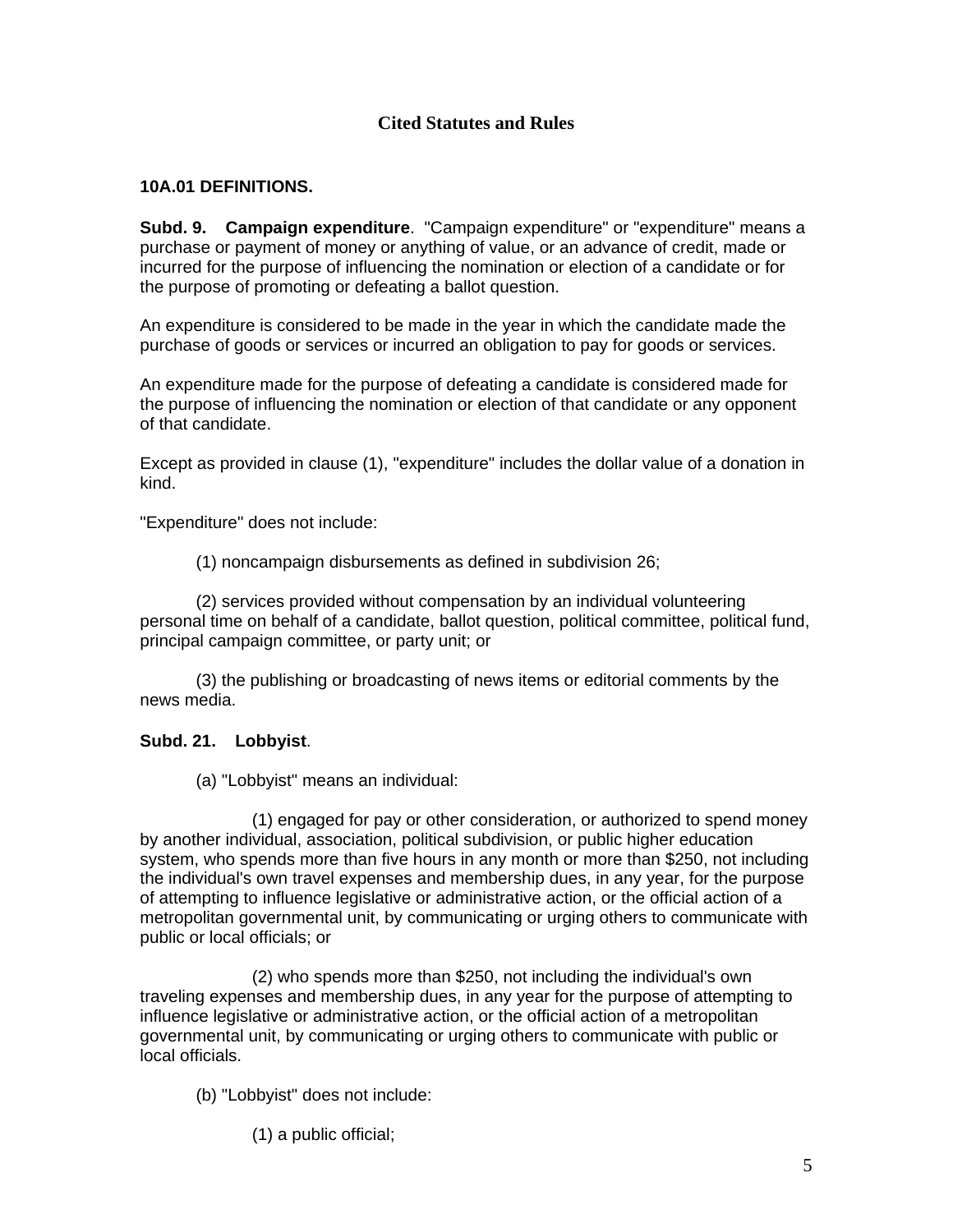(2) an employee of the state, including an employee of any of the public higher education systems;

(3) an elected local official;

 (4) a nonelected local official or an employee of a political subdivision acting in an official capacity, unless the nonelected official or employee of a political subdivision spends more than 50 hours in any month attempting to influence legislative or administrative action, or the official action of a metropolitan governmental unit other than the political subdivision employing the official or employee, by communicating or urging others to communicate with public or local officials, including time spent monitoring legislative or administrative action, or the official action of a metropolitan governmental unit, and related research, analysis, and compilation and dissemination of information relating to legislative or administrative policy in this state, or to the policies of metropolitan governmental units;

 (5) a party or the party's representative appearing in a proceeding before a state board, commission, or agency of the executive branch unless the board, commission, or agency is taking administrative action;

 (6) an individual while engaged in selling goods or services to be paid for by public funds;

 (7) news medium or its employees or agents while engaged in the publishing or broadcasting of news items, editorial comments, or paid advertisements which directly or indirectly urge official action;

 (8) a paid expert witness whose testimony is requested by the body before which the witness is appearing, but only to the extent of preparing or delivering testimony; or

 (9) a party or the party's representative appearing to present a claim to the legislature and communicating to legislators only by the filing of a claim form and supporting documents and by appearing at public hearings on the claim.

**Subd. 27. Political committee**. "Political committee" means an association whose major purpose is to influence the nomination or election of a candidate or to promote or defeat a ballot question, other than a principal campaign committee or a political party unit.

**Subd. 28. Political fund.** "Political fund" means an accumulation of dues or voluntary contributions by an association other than a political committee, principal campaign committee, or party unit, if the accumulation is collected or expended to influence the nomination or election of a candidate or to promote or defeat a ballot question.

 **Subd. 33. Principal**. "Principal" means an individual or association that:

 (1) spends more than \$500 in the aggregate in any calendar year to engage a lobbyist, compensate a lobbyist, or authorize the expenditure of money by a lobbyist; or